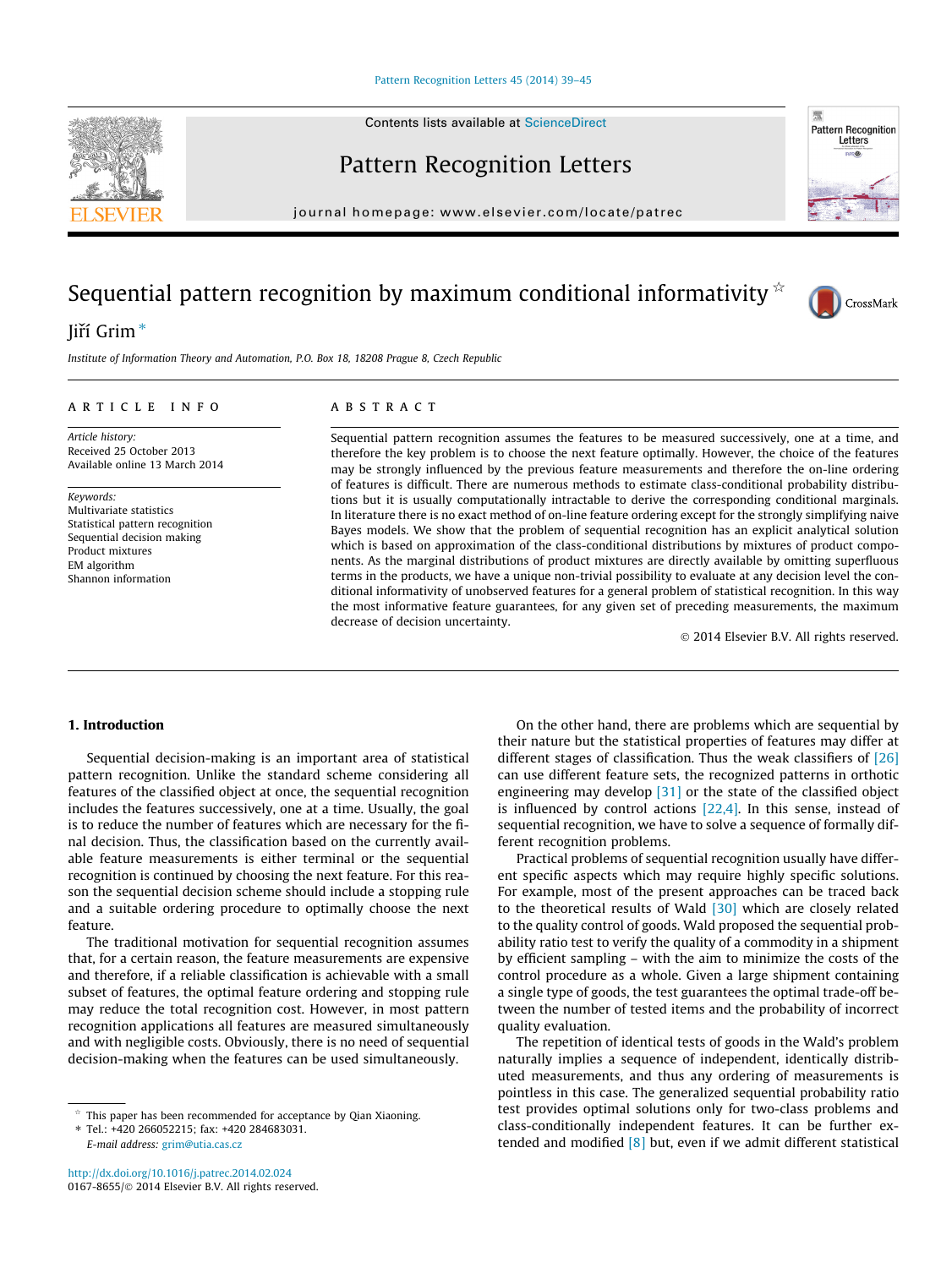<span id="page-1-0"></span>properties of features in different classes, the independence assumption remains prohibitive because the typical problems of pattern recognition usually involve strongly interrelated features.

In the case of generally dependent features, the key problem of sequential recognition is the optimal on-line ordering of feature measurements. We recall that the off-line (a priori) feature ordering (closely related to the well-known feature selection algorithms [\[24\]](#page-6-0)), is less efficient because it cannot reflect the values of the previously observed features. As it will be shown later, the optimal choice of the most informative feature at a given stage may be strongly influenced by the values of the preceding feature measurements and, for this reason, the knowledge of the underlying conditional distributions is of basic importance. There are numerous methods to estimate the unknown probability distributions in classes but it is usually computationally intractable to derive online the conditional marginals of unobserved features for a given subset of preceding feature measurements.

In this paper we show that, approximating the class-conditional distributions by mixtures of product components, we have a unique possibility to solve exactly the on-line feature ordering problem for a general multi-class problem of statistical recognition. Marginal distributions of product mixtures are directly available by omitting superfluous terms in the products and therefore we can evaluate, for any given set of preceding measurements, the conditional Shannon informativity of the unobserved features. The most informative feature guarantees the maximum decrease of decision uncertainty – with respect to the estimated conditional distributions.

In the following sections we first discuss the related work (Section 2) and briefly describe the product mixture model (Section 3) in application to Bayesian decision-making (Section [4\)](#page-2-0). The information controlled sequential recognition is described in Section [5](#page-2-0) and the properties of the method are illustrated by a numerical example in Section [6](#page-4-0).

#### 2. Related work

According to our best knowledge, the exact solution of the online feature ordering problem is available in the literature only for so-called naive Bayes classifiers based on the strongly simplifying assumption that the features are statistically independent in each class [\[1,2,21,7\].](#page-6-0) A more general setup has been considered by Fu [\[8\]](#page-6-0), who proposed a dynamic programming approach to the on-line ordering of features. However, in order to reduce the arising computational complexity, the features are assumed to be statistically independent or Markov dependent and continuous variables have to be discretized.

Šochman and Matas  $[26,27]$  have recently proposed to circumvent the computational difficulties by combining so-called weak classifiers from a large set in the framework of the AdaBoost algorithm. The arising sequence of strong classifiers plays a role of sequential measurements which are not independent. The joint conditional density of all measurements, whose estimation is intractable, is approximated by the class-conditional response of the sequence of strong classifiers. The method called WaldBoost applies the AdaBoost algorithm to selecting and ordering the measurements and to approximation of the sequential probability ratio in the Wald's decision scheme. The WaldBoost algorithm is justified by the asymptotic properties of AdaBoost and yields a nearly optimal trade-off between time and error rate for the underlying two-class recognition problems.

One of the most natural application fields of sequential recognition is that of medical diagnostics  $[1,2,7]$ . In the case of computeraided medical decision-making we assume the final decision to be made by a physician, and therefore the main purpose of the sequential procedure should be to accumulate maximum diagnostically relevant information along with the preliminary evaluation. The number of both possible diagnoses and potentially available features may be very large, and therefore the main advantage of the sequential procedure is the optimal choice of diagnostically relevant questions. There is no need for a stopping rule, the process may continue as long as the user is willing and able to answer the questions. The output of the classifier is given by the Bayes formula in the form of a posteriori probabilities of possible diagnoses which may be useful for the physician – in addition to the patient's answers and recommended medical tests.

#### 3. Mixtures of product components

Let  $x$  be an N-dimensional vector of discrete features

$$
\boldsymbol{x} = (x_1, x_2, \ldots, x_N) \in \mathcal{X}, \quad x_n \in \mathcal{X}_n, \quad \mathcal{N} = \{1, 2, \ldots, N\}
$$

and  $\mathcal N$  be the related index set of the variables  $x_n$ . Approximating unknown discrete probability distributions by product mixtures, we assume the following conditional independence model:

$$
P(\mathbf{x}) = \sum_{m \in \mathcal{M}} w_m F(\mathbf{x}|m), \quad \mathbf{x} \in \mathcal{X}, \quad \mathcal{M} = \{1, \dots, M\},
$$
 (1)

with the component weights

$$
\pmb{w}=(w_1,w_2,\ldots,w_M),\quad w_m\geqslant 0,\quad \sum_{m\in\mathcal{M}}w_m=1,
$$

and the product distributions

$$
F(\mathbf{x}|m) = \prod_{n \in \mathcal{N}} f_n(x_n|m), \quad x_n \in \mathcal{X}_n, \ m \in \mathcal{M}.
$$
 (2)

Here  $f_n(x_n|m)$  are univariate discrete probability distributions and  $M$  is the component index set.

Since the late 1960s the standard way to compute maximumlikelihood estimates of mixture parameters is to use the EM algorithm  $[28,6,9]$ . Formally, given a finite set S of independent observations of the underlying N-dimensional random vector

$$
\mathcal{S} = {\boldsymbol{\mathcal{X}}}^{(1)}, {\boldsymbol{\mathcal{X}}}^{(2)}, \ldots, \quad {\boldsymbol{\mathcal{X}}} = (x_1, x_2, \ldots, x_N) \in \mathcal{X}, \tag{3}
$$

we maximize the corresponding log-likelihood function

$$
L = \frac{1}{|S|} \sum_{x \in S} \log \left[ \sum_{m \in \mathcal{M}} w_m F(\mathbf{x}|m) \right]
$$
(4)

by means of the following EM iteration equations:

$$
q(m|\mathbf{x}) = \frac{w_m F(\mathbf{x}|m)}{\sum_{j \in \mathcal{M}} w_j F(\mathbf{x}|j)}, \quad w'_m = \frac{1}{|\mathcal{S}|} \sum_{\mathbf{x} \in \mathcal{S}} q(m|\mathbf{x}), \tag{5}
$$

$$
f'_{n}(\xi|m) = \sum_{x \in \mathcal{S}} \frac{\delta(\xi, x_{n})q(m|\mathbf{x})}{\sum_{x \in \mathcal{S}} q(m|\mathbf{x})}, \quad \xi \in \mathcal{X}_{n}, \ n \in \mathcal{N},
$$
\n(6)

where  $\delta(\xi, x_n)$  is the  $\delta$ -function notation ( $\delta(\xi, x_n) = 1$  for  $\xi = x_n$  and zero otherwise) and the apostrophe denotes the new parameter values in each iteration. In the case of high dimensionality ( $N \approx 10^2$ ) the EM algorithm has to be carefully implemented to avoid under-flow problems [\[13\].](#page-6-0)

Let us recall that the number of components in the mixture is a parameter to be specified in advance. One can easily imagine that there are many different possibilities to fit a mixture of many components to a large number of multidimensional feature vectors whereby each possibility may correspond to a local maximum of the related log-likelihood function. For this reason the loglikelihood criterion nearly always has local maxima and therefore the iterative computation depends on the starting-point.

Nevertheless, in the case of large data sets  $(|\mathcal{S}| \approx 10^3)$  and large number of components ( $M \approx 10^2$ ), possible local maxima usually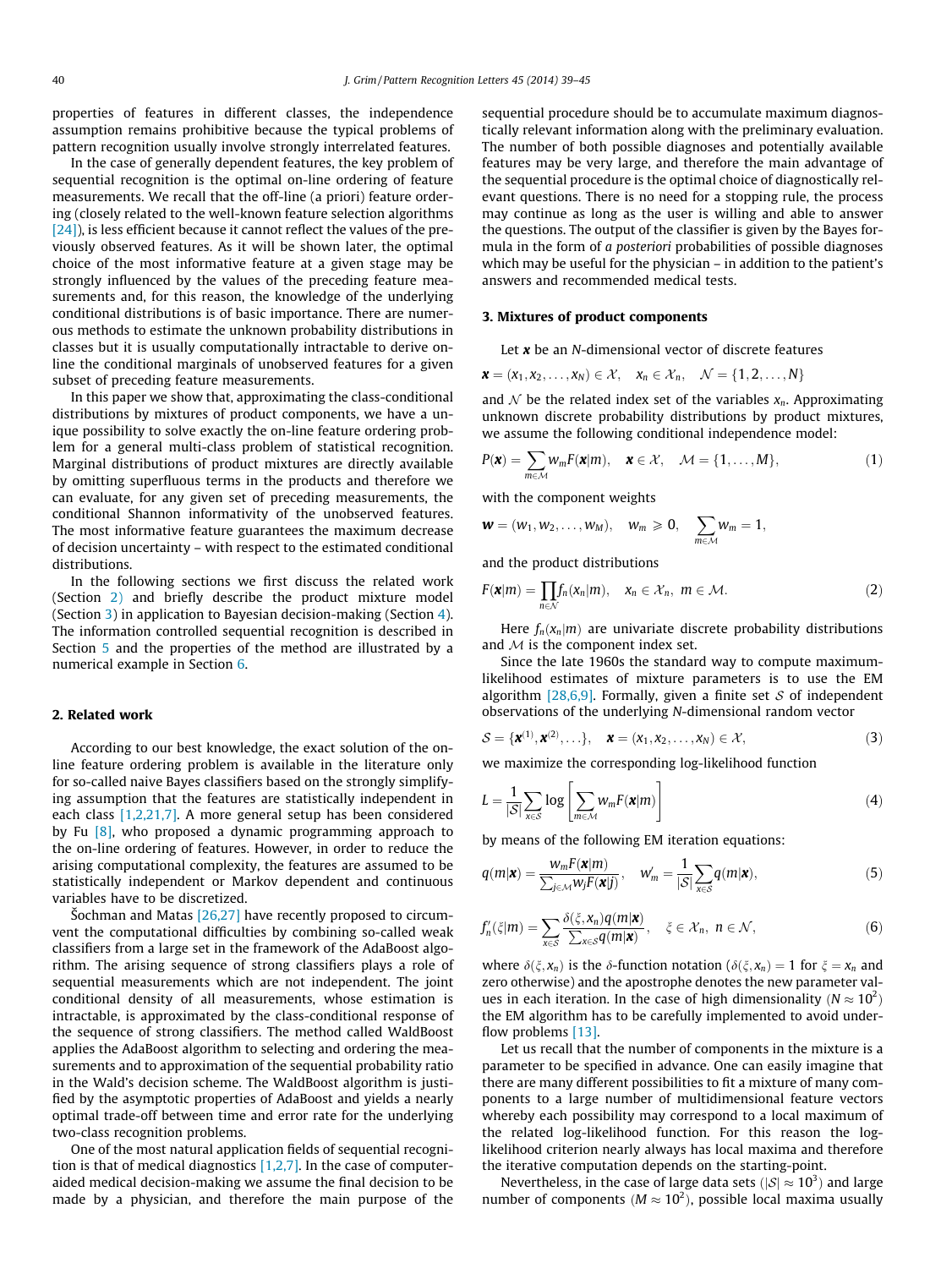<span id="page-2-0"></span>do not differ very much from each other. With identical number of components the EM algorithm expectedly achieves similar local maxima, the similar values of the log-likelihood criterion imply comparable approximation quality and therefore, according to our experience, large approximating mixtures can be initialized randomly without any relevant risk of unhappy consequences.

#### 4. Decision making based on product mixtures

Considering the framework of statistical pattern recognition we assume that the vector  $x$  is to be classified with respect to a finite set of classes  $\Omega = {\omega_1, \ldots, \omega_K}$ . We approximate the classconditional distributions  $P(\mathbf{x}|\omega)$  by product mixtures:

$$
P(\mathbf{x}|\omega) = \sum_{m \in \mathcal{M}_{\omega}} w_m F(\mathbf{x}|m), \quad \bigcup_{\omega \in \Omega} \mathcal{M}_{\omega} = \mathcal{M}, \tag{7}
$$

where  $w_m$  are probabilistic weights,  $F(\mathbf{x}|m)$  are the product components and  $M_{\omega}$ ,  $\omega \in \Omega$  are disjoint index sets. Note that, in this way, the component index  $m$  simultaneously identifies the value of the class variable  $\omega \in \Omega$ .

Having estimated the class-conditional distributions  $P(x|\omega)$  and *a priori probabilities*  $p(\omega), \omega \in \Omega$  we can write, for any given  $\mathbf{x} \in \mathcal{X}$ , the Bayes formula

$$
p(\omega|\mathbf{x}) = \frac{P(\mathbf{x}|\omega)p(\omega)}{P(\mathbf{x})}, \quad P(\mathbf{x}) = \sum_{\omega \in \Omega} P(\mathbf{x}|\omega)p(\omega).
$$
 (8)

The posterior distribution  $p(\omega|\mathbf{x})$  can be used to define a unique decision by means of Bayes decision function

$$
d: \mathcal{X} \to \Omega, \quad d(\mathbf{x}) = \arg \max_{\omega \in \Omega} \{p(\omega | \mathbf{x})\}, \quad \mathbf{x} \in \mathcal{X}, \tag{9}
$$

which is known to minimize the probability of classification error.

We recall that the unique classification  $(9)$  is accompanied by information loss because of the suppressed a posteriori probabilities of classes. Typically, in medical decision-making the probabilities of possible diagnoses are preferable to a unique deterministic decision. For the sake of sequential recognition we consider simultaneously the Bayes formula  $(8)$  as the classifier output since the  $a$ posteriori probabilities provide more subtle description of the resulting classification. By using the Shannon entropy

$$
H_{\mathbf{x}}(\Omega) = \sum_{\omega \in \Omega} -p(\omega|\mathbf{x}) \log p(\omega|\mathbf{x})) \tag{10}
$$

we have a reliable quantitative measure of the decision uncertainty implied by the Bayes formula (8).

The approximation power of product mixtures has often been underestimated – probably because of their formal similarity with so-called "naive Bayes" model (cf.  $[1-3,23]$ ). We recall that, in the case of product mixtures, the term ''naive Bayes'' is incorrectly used because the independence assumption applies to mixture components and not to the approximated class-conditional distributions. Actually, the product mixtures [\(1\) and \(2\)](#page-1-0) are suitable for describing complex statistical properties of strongly interrelated features. In the case of discrete variables the product mixture is a universal approximator  $[12]$  in the sense that any discrete distribution can be expressed in the form  $(1)$ . In the case of continuous variables the approximation potential of product mixtures approaches the universality of nonparametric kernel estimates [\[25\]](#page-6-0) with the increasing number of components.

In recent years we have applied product mixtures successfully to multidimensional pattern recognition [\[15,16\],](#page-6-0) mammographic screening  $[19]$ , texture modeling  $[14]$ , image forgery detection [\[20\],](#page-6-0) classification of documents  $[18]$  and others (cf. also [\[23\]\)](#page-6-0).

### 5. Sequential recognition

The sequential recognition assumes a successive evaluation of features. Each time, either terminal classification is to be performed or the next feature has to be optimally chosen. The goal of the sequential classification is to assign the observed subset of features to a class  $\omega \in \Omega$  or, more exactly, to reduce the uncertainty  $H_x(\Omega)$  (cf. Eq. (10)) of the related a posteriori probability distribution (8). Note that the entropy  $H_{\mathbf{x}}(\Omega)$  approaches zero when the *a posteriori* probabilities concentrate at a single value  $\omega \in \Omega$ . If we use the Shannon entropy  $H_x(\Omega)$  as a measure of decision uncertainty  $\left[29\right]$  then a natural way to choose the next feature measurement is to maximize the corresponding conditional Shannon information about the class variable  $\omega$  contained in the considered feature. We show that, in this sense, the most informative feature provides the maximum expected decrease of uncertainty of the a posteriori distribution.

Motivated by an earlier idea  $[11]$  we use the fact that, in the case of product mixtures, there is a simple possibility to derive any marginal distributions by deleting superfluous terms in the products. In this way, we have at any decision level a unique possibility to evaluate the exact conditional informativity of the remaining features.

In particular, let  $x_{i_1}, x_{i_2}, \ldots, x_{i_k}$  be a given subset of known feature measurements. Then for the sub-vector  $x_c$ 

$$
\mathbf{x}_C = (x_{i_1}, x_{i_2}, \dots, x_{i_k}) \in \mathcal{X}_C, \quad \mathcal{C} = \{i_1, \dots, i_k\} \subset \mathcal{N},
$$
\n(11)

and a variable  $x_n, (n \in \mathcal{N} \setminus \mathcal{C})$ , we can directly write the formulae both for the related marginals

$$
F_C(\mathbf{x}_C|m) = \prod_{i \in C} f_i(x_i|m), \quad m \in M_{\omega}, \quad \omega \in \Omega,
$$
  
\n
$$
P_{C|\omega}(\mathbf{x}_C|\omega) = \sum_{m \in M_{\omega}} w_m F_C(\mathbf{x}_C|m),
$$
  
\n
$$
P_C(\mathbf{x}_C) = \sum_{\omega \in \Omega} p(\omega) \sum_{m \in M_{\omega}} w_m F_C(\mathbf{x}_C|m),
$$
  
\n
$$
P_{n,C}(x_n, \mathbf{x}_C|\omega) = \sum_{m \in M_{\omega}} w_m f_n(x_n|m) F_C(\mathbf{x}_C|m),
$$
  
\n
$$
P_{n,C}(x_n, \mathbf{x}_C) = \sum_{\omega \in \Omega} p(\omega) \sum_{m \in M_{\omega}} w_m f_n(x_n|m) F_C(\mathbf{x}_C|m),
$$

and for the conditional distributions of  $x_n \in \mathcal{X}_n$ 

$$
P_{n|C\omega}(\mathbf{x}_n|\mathbf{x}_C,\omega) = \frac{P_{n,C|\omega}(\mathbf{x}_n,\mathbf{x}_C|\omega)}{P_{C|\omega}(\mathbf{x}_C|\omega)}
$$
  
= 
$$
\sum_{m \in M_{\omega}} W_m^{\omega}(\mathbf{x}_C) f_n(\mathbf{x}_n|m), \quad (P_{C|\omega}(\mathbf{x}_C|\omega) > 0), \quad (12)
$$

$$
P_{n|C}(x_n|\mathbf{x}_C) = \sum_{\omega \in \Omega m \in \mathcal{M}_{\omega}} \bar{W}_m^{\omega}(\mathbf{x}_C) f_n(x_n|m). \tag{13}
$$

Here  $W^{\omega}_m(\boldsymbol{x}_C)$  and  $\bar{W}^{\omega}_m(\boldsymbol{x}_C), (\omega \in \Omega)$  are the component weights corresponding to the observed feature vector  $\mathbf{x}_C \in \mathcal{X}_C$ :

$$
W_{m}^{\omega}(\mathbf{x}_{C}) = \frac{w_{m}F_{C}(\mathbf{x}_{C}|m)}{\sum_{j\in\mathcal{M}_{\omega}}w_{j}F_{C}(\mathbf{x}_{C}|j)}, \quad m \in \mathcal{M}_{\omega}, \ \omega \in \Omega,
$$
  

$$
\bar{W}_{m}^{\omega}(\mathbf{x}_{C}) = \frac{p(\omega)w_{m}F_{C}(\mathbf{x}_{C}|m)}{\sum_{\vartheta \in \Omega}p(\vartheta)\sum_{j\in\mathcal{M}_{\vartheta}}w_{j}F_{C}(\mathbf{x}_{C}|j)}.
$$

In view of the above equations, the conditional Shannon informativity of the remaining variables  $x_n$  can be computed for arbitrary sub-vector  $\mathbf{x}_C \in \mathcal{X}_C$ .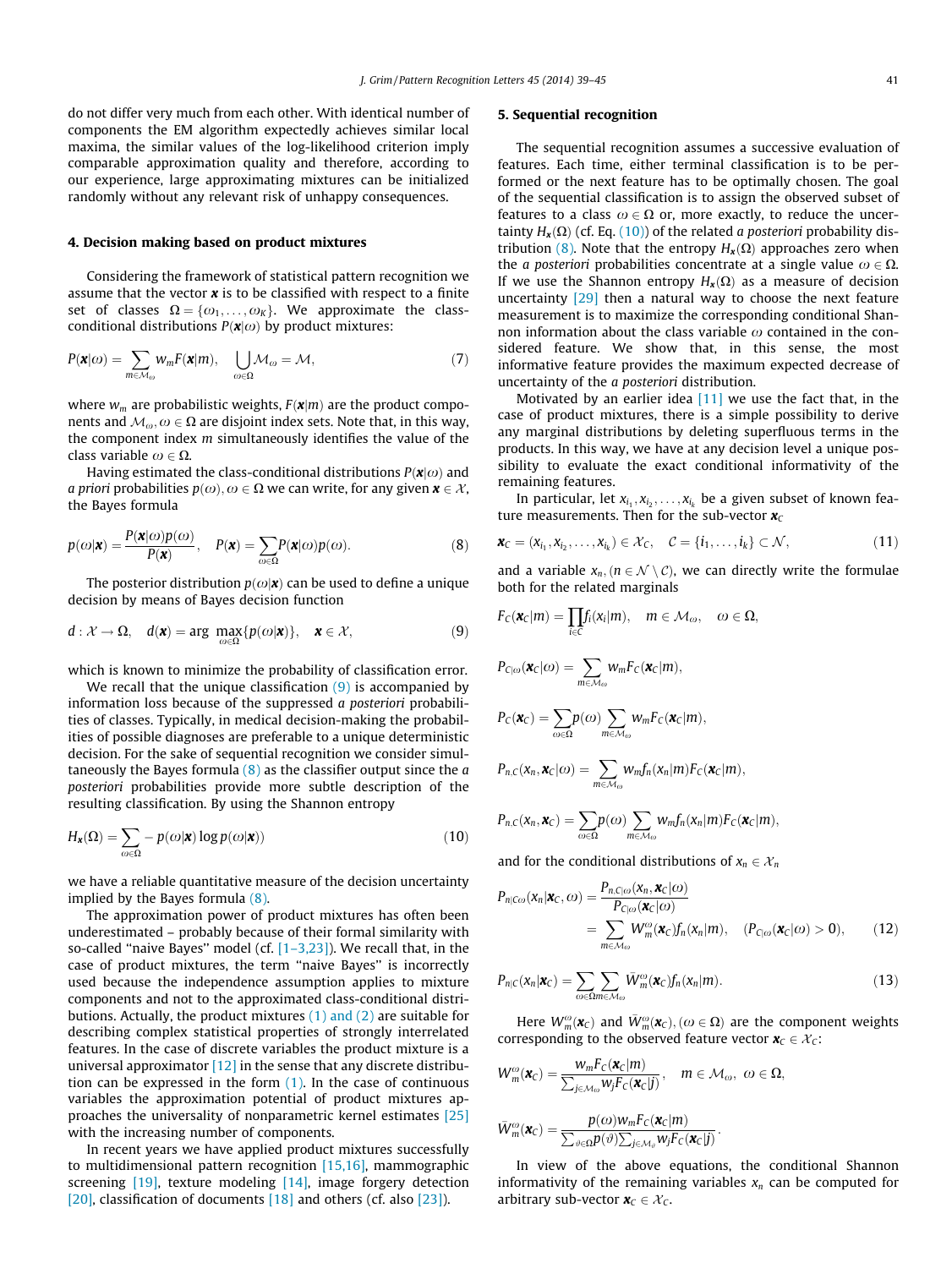<span id="page-3-0"></span>In particular, if  $x_n, (n \in \mathcal{N} \setminus C)$  is an unobserved feature, then the conditional information about  $\Omega$  contained in the related random variable  $X_n$ , given a sub-vector  $x_c$ , can be expressed by means of the Shannon formula

$$
I_{\mathbf{x}_{\mathcal{C}}}(\mathcal{X}_n,\Omega)=H_{\mathbf{x}_{\mathcal{C}}}(\Omega)-H_{\mathbf{x}_{\mathcal{C}}}(\Omega|\mathcal{X}_n).
$$
\n(14)

Equivalently, we can write

$$
I_{\mathbf{x}_{\mathcal{C}}}(\mathcal{X}_n,\Omega)=H_{\mathbf{x}_{\mathcal{C}}}(\mathcal{X}_n)-H_{\mathbf{x}_{\mathcal{C}}}(\mathcal{X}_n|\Omega),
$$
\n(15)

where  $H_{\boldsymbol{\kappa}_{c}}(\mathcal{X}_{n}), H_{\boldsymbol{\kappa}_{c}}(\mathcal{X}_{n}|\Omega)$  are the respective entropies:

$$
H_{\mathbf{x}_C}(\mathcal{X}_n) = \sum_{x_n \in \mathcal{X}_n} -P_{n|C}(\mathbf{x}_n|\mathbf{x}_C) \log P_{n|C}(\mathbf{x}_n|\mathbf{x}_C),
$$
\n(16)

$$
H_{\mathbf{x}_{\mathbb{C}}}(\mathcal{X}_{n}|\Omega) = \sum_{\omega \in \Omega} P_{\Omega|\mathbb{C}}(\omega|\mathbf{x}_{\mathbb{C}}) \times \sum_{\mathbf{x}_{n} \in \mathcal{X}_{n}} -P_{n|\mathbb{C}\omega}(\mathbf{x}_{n}|\mathbf{x}_{\mathbb{C}},\omega) \log P_{n|\mathbb{C}\omega}(\mathbf{x}_{n}|\mathbf{x}_{\mathbb{C}},\omega),
$$
\n(17)

$$
P_{\Omega|C}(\omega|\mathbf{x}_C) = \frac{P_{C|\omega}(\mathbf{x}_C|\omega)p(\omega)}{P_C(\mathbf{x}_C)}.
$$
\n(18)

Finally, we can use the statistical information  $I_{\mathbf{x}_c}(\mathcal{X}_n,\Omega)$  to define the next most informative feature  $x_{n_0}$ , given  $x_c$ :

$$
n_0 = \arg \max_{n \in \mathcal{N} \setminus \mathcal{C}} \{ I_{\mathbf{x}_C}(\mathcal{X}_n, \Omega) \}.
$$
 (19)

Let us note that, in view of Eq.  $(14)$ , the most informative feature  $x_{n_0}$  actually minimizes the conditional entropy  $H_{\mathbf{x}_c}(\Omega|\mathcal{X}_n)$ 

$$
H_{\mathbf{x}_{C}}(\Omega|\mathcal{X}_{n}) = \sum_{x_{n} \in \mathcal{X}_{n}} P_{n|C}(x_{n}|\mathbf{x}_{C}) H_{x_{n},\mathbf{x}_{C}}(\Omega)
$$
  
= 
$$
\sum_{x_{n} \in \mathcal{X}_{n}} P_{n|C}(x_{n}|\mathbf{x}_{C}) \sum_{\omega \in \Omega} - P_{\Omega|nC}(\omega|x_{n},\mathbf{x}_{C}) \log P_{\Omega|nC}(\omega|x_{n},\mathbf{x}_{C})
$$
 (20)

which can be viewed as the expected value of the decision uncertainty with respect to the random variable  $X_n$ . In other words the most informative feature  $x_{n_0}$  guarantees the maximum decrease of the expected decision uncertainty  $H_{\boldsymbol{x}_c}(\Omega|\mathcal{X}_n)$ .

As mentioned earlier in Section [4,](#page-2-0) the entropy  $H_{\boldsymbol{x}_c}(\Omega)$  of the posterior distribution  $(18)$  is a natural measure of decision uncertainty given the sub-vector of observed feature measurements  $x_c$ . For this reason it is well applicable as a stopping rule. In particular, if we define

$$
H_{\mathbf{x}_C}(\Omega) = \sum_{\omega \in \Omega} -P_{\Omega|C}(\omega|\mathbf{x}_C) \log P_{\Omega|C}(\omega|\mathbf{x}_C)
$$
\n(21)

$$
H(\Omega) = \sum_{\omega \in \Omega} -p(\omega) \log p(\omega),\tag{22}
$$

then a reasonable condition to stop sequential recognition and to make final decision is the inequality

$$
\frac{H_{\mathbf{x}_C}(\Omega)}{H(\Omega)} < \tau, \quad (0 < \tau < 1). \tag{23}
$$

Intuitively it would be quite plausible to apply the maximum a posteriori probability  $P_{\text{OIC}}(\omega_0|\mathbf{x}_C)$  in the stopping condition in a similar way:

$$
P_{\Omega|C}(\omega_0|\boldsymbol{x}_C) > \tau, \quad 0 < \tau < 1. \tag{24}
$$

However, the resulting stopping rule  $(24)$  would be less sensitive than (23), because it cannot distinguish between different accompanying less probable ''noisy'' alternatives.

We recall also that the relation (19) "looks" only one step ahead. This widely used strategy has been proposed by Cardillo and Fu  $\left[5\right]$  to reduce the computational complexity of the on-line feature ordering. In our case we could easily choose the most informative pair of features, in analogy with the formulae above. Obviously, evaluation of the most informative pair of variables is a qualitatively superior strategy; but if only one feature measurement is accepted in each step, the more complex computation would be devaluated in the next step because the knowledge of the new feature measurement  $x_{n_0}$  may essentially change the underlying conditional probabilities (cf. Fig.1).



Fig. 1. Sequential recognition of the numerals six and five. The odd rows show the changing expectation of the classifier. The even rows show the informativity of raster fields corresponding to the currently uncovered (white or black) raster fields and finally the input image. Note that the expected images may strongly change in case of unexpected raster field value.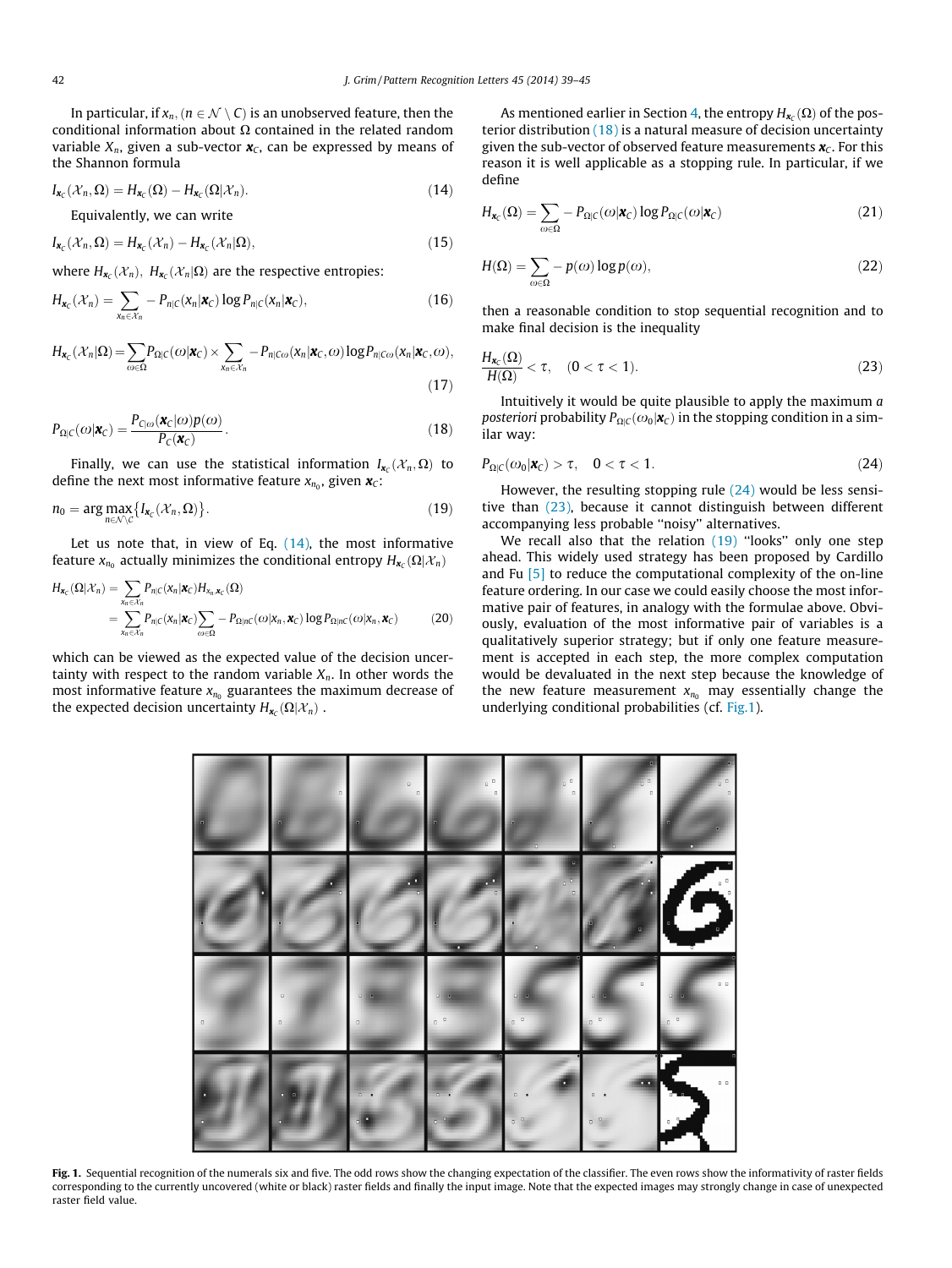<span id="page-4-0"></span>The proposed method of sequential recognition, as described in this section, assumes that the class-conditional distributions  $P(x|\omega)$ ,  $\omega \in \Omega$  are estimated in the form of product mixtures. The whole procedure can be summarized in three steps:

- 1. Evaluation of the conditional informativity  $I_{\boldsymbol{\kappa}}(\mathcal{X}_n,\Omega)$  for all unobserved features  $x_n, n \in \mathcal{N} \setminus \mathcal{C}$ , given the subvector  $x_c$  of preceding feature measurements.
- 2. Choice of the most informative feature  $x_{n_0}$  by Eq. [\(19\)](#page-3-0) and inclusion of the new feature measurement  $x_{n_0}$  into the subvector  $x_C$ .
- 3. Evaluation of the stopping rule [\(23\)](#page-3-0). A valid condition implies making the final Bayesian classification according to the a posteriori distribution  $(18)$ , otherwise the algorithm continues by point 1.

#### 6. Illustrating example

The proposed sequential recognition controlled by maximum conditional informativity guarantees the best possible strategy in the sense that, for any sub-vector of previously observed features  $\mathbf{x}_c = (x_{i_1}, \ldots, x_{i_k})$ , the next chosen feature measurement minimizes the expected decision uncertainty  $H_{\mathbf{x}_C}(\Omega|\mathcal{X}_n)$ . The result is of theoretical nature. In other words, any other method of sequential recognition based on the same probabilistic description of classes  $P(\mathbf{x}|\omega)p(\omega), \omega \in \Omega$  can only approach or achieve the same expected decrease of decision uncertainty. In this respect the only application dependent aspect is the quality of the estimated product mixtures.

Obviously, the practical justification of product mixtures by numerical examples is beyond the scope of the present paper, here we refer mainly to our papers published in the last years (cf. Section [4\)](#page-2-0) and to the paper of Lowd and Domingos  $[23]$ . The following example of recognition of numerals in the binary raster representation rather illustrates different properties of the proposed method, especially the great variability of decisions in the initial stages of sequential recognition and also the well known trade-off between the error rate and the related number of observed variables. Simultaneously, we make use of the possibility to visualize the changing ''expectations'' of the classifier with the increasing number of uncovered raster fields.

In recent years we have repeatedly applied multivariate Bernoulli mixtures to recognition of handwritten numerals from the NIST benchmark database, with the goal of verifying different decision-making aspects [\[15,16\].](#page-6-0) The considered NIST Special Database 19 (SD19) contains about 400,000 handwritten numerals in binary raster representation (about 40,000 for each numeral). We normalized all digit patterns to a  $32 \times 32$  binary raster to obtain 1024-dimensional binary data vectors  $\boldsymbol{x} \in \{0, 1\}^{1024}$ . In order to guarantee the same statistical properties of the trainingand test-data set, we have used the odd samples of each class for training and the even samples for testing. Also, to increase the variability of the binary patterns, we extended the training data sets four times by making three differently rotated variants of each pattern (by  $-2$ ,  $-1$  and  $+1$  degrees) with the resulting 80,000 training data vectors for each class.

We approximated the class-conditional distributions of the 1024-dimensional binary patterns by multivariate Bernoulli mixtures

$$
P(\mathbf{x}|\omega) = \sum_{m \in \mathcal{M}_{\omega}} w_m \prod_{n \in \mathcal{N}} f_n(x_n|m), \quad x_n \in \{0, 1\},\tag{25}
$$

 $f_n(x_n|m) = \theta_{mn}^{x_n}(1-\theta_{mn})^{1-x_n}, \quad 0 \le \theta_{mn} \le 1, \omega \in \Omega.$ 

In order to estimate the class-conditional distributions (25), we have used the structural modification of the EM algorithm [\[15,16,10\]](#page-6-0) with the goal of suppressing the noisy parameters of the model. Nevertheless, the resulting components are formally identical with  $(25)$ , i.e., we have

$$
F(\boldsymbol{x}|m) = \prod_{n \in \mathcal{N}} \theta_{mn}^{x_n} (1 - \theta_{mn})^{1 - x_n},
$$
\n(26)

with the only difference being that some of the parameters  $\theta_{mn}$  are fixed and replaced by their common mean values. The resulting number of components was M = 2007 with the number of parameters  $\theta_{mn}$  totaling to 1,797,878. The quality of the estimated classconditional mixtures has been verified by classifying the numerals from the independent test sets (20,000 for each class) with the resulting global error rate of 2.696%. The corresponding classification error matrix is shown in Table 1 in detail.

According to the sequential scheme we assume that the recognized numeral on the raster is not visible and the raster fields become uncovered successively. For this purpose, given a sub-vector of visible raster fields  $x_c$ , we have to evaluate at each stage the conditional informativity  $I_{\boldsymbol{x}_{c}}(\mathcal{X}_{n}, \Omega)$  for all the remaining raster fields  $x_n, (n \in \mathcal{N} \setminus \mathcal{C})$ . In other words, according to [\(12\), \(13\),](#page-2-0) we have to compute the marginal distributions

$$
P_{C|\omega}(\pmb{\chi}_C|\omega)=\sum_{m\in\mathcal{M}_{\omega}}w_m\prod_{i\in\mathcal{C}}\theta_{mi}^{x_i}(1-\theta_{mi})^{1-x_i},
$$

$$
P_C(\boldsymbol{x}_C) = \sum_{\omega \in \Omega m \in \mathcal{M}_{\omega}} p(\omega) w_m \prod_{i \in C} \theta_{mi}^{x_i} (1 - \theta_{mi})^{1 - x_i},
$$
  

$$
P_{\omega}(\boldsymbol{x} \cdot \boldsymbol{x}_c | \omega) = \sum_{i} w_i \prod_{i} \theta_{ij}^{x_i} (1 - \theta_{ij})^{1 - x_i}.
$$

$$
P_{n\text{C}_{\mid\omega}}(\mathbf{x}_n,\mathbf{x}_{\text{C}}|\omega)=\sum_{m\in\mathcal{M}_{\omega}}w_m\prod_{i\in\mathcal{C}\cup\{n\}}\theta_{mi}^{x_i}(1-\theta_{mi})^{1-x_i},
$$

$$
P_{nC}(x_n, \boldsymbol{x}_C) = \sum_{\omega \in \Omega} p(\omega) P_{nC|\omega}(x_n, \boldsymbol{x}_C|\omega),
$$

in order to evaluate the conditional distributions

Table 1

Classification error matrix obtained by applying the estimated class-conditional mixtures (number of components:  $M = 2007$ , number of parameters: 1,797,878) to the independent test set. The class-conditional error rates are summarized in the last column and the global percentage of errors is given in the last row.

| Class | $\bf{0}$ |        |        |        | 4      |        | 6        |        | 8      | 9      | Error rate $(\%)$ |
|-------|----------|--------|--------|--------|--------|--------|----------|--------|--------|--------|-------------------|
|       | 19,892   |        | 74     | 24     | 36     | 46     | 42       |        | 41     | 18     | 1.437             |
|       |          | 22,006 | 40     | 12     | 46     | 16     | 26       | 123    | 67     | 9      | 1.548             |
|       | 25       | 55     | 19,617 | 65     | 46     | 15     | 20       | 38     | 130    | 25     | 2.091             |
|       | 23       | 17     | 103    | 19,835 |        | 172    |          | 29     | 295    | 78     | 3.507             |
|       | 41       | õ      | 18     |        | 18,925 | 13     | 64       | 82     | 75     | 350    | 3.330             |
|       | 40       | 27     | 18     | 210    | 12     | 17,713 | 52       |        | 167    | 53     | 3.223             |
| b     | 94       | 22     | 40     | 9      | 30     | 172    | 19,527   |        | 70     | 3      | 2.213             |
|       | 9        | 29     | 113    | 30     | 86     | 6      | $\Omega$ | 20,282 | 46     | 346    | 3.175             |
|       | 27       | 40     | 61     | 145    | 25     | 86     | 17       | 34     | 19,278 | 77     | 2.587             |
|       | 14       | 18     | 19     | 103    | 177    | 39     |          | 243    | 180    | 18,972 | 4.022             |
|       |          |        |        |        |        |        |          | 2.696  |        |        |                   |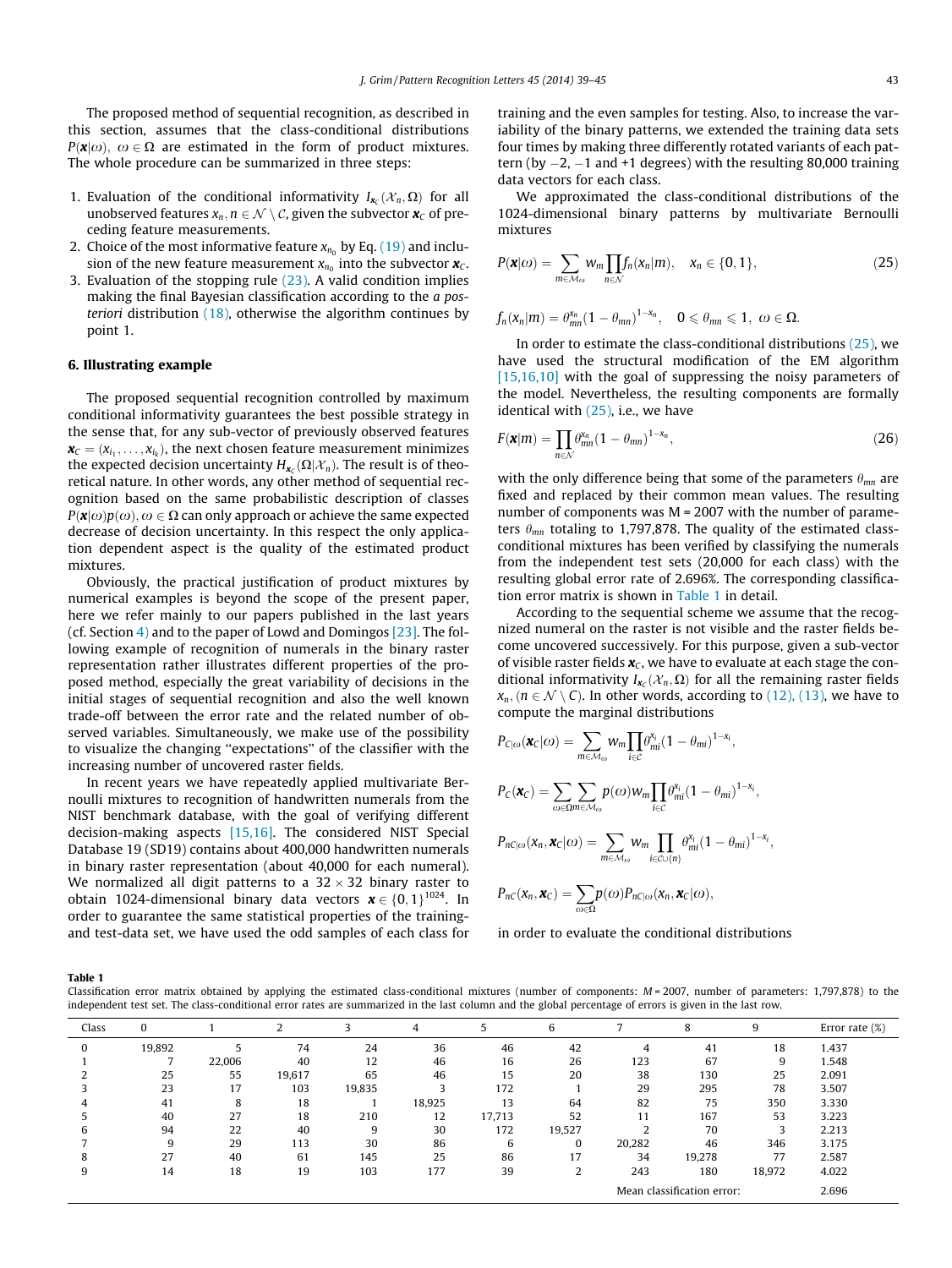#### Table 2

Sequential recognition test for differently chosen thresholds of posterior entropy. The first column contains different threshold values and in the same row follow the related error rates for different numerals. The next row contains the corresponding mean number of observed raster fields. The last column contains the corresponding mean values.

| Numerals                | $\bf{0}$ |      | 2    | 3    | 4    | 5    | 6    | 7    | 8    | 9    | Mean values $(\%)$ |
|-------------------------|----------|------|------|------|------|------|------|------|------|------|--------------------|
| Entropy threshold: 0.05 | 2.6      | 1.5  | 14.0 | 12.2 | 4.5  | 10.5 | 4.8  | 7.8  | 13.4 | 7.7  | 7.8%               |
| Mean number of fields:  | 20.6     | 37.0 | 23.7 | 22.7 | 18.2 | 22.2 | 24.4 | 36.5 | 32.7 | 52.6 | 29.2               |
| Entropy threshold: 0.10 | 3.0      | 1.7  | 19.0 | 13.9 | 5.3  | 13.4 | 5.4  | 8.6  | 16.1 | 8.3  | 9.4%               |
| Mean number of fields:  | 14.9     | 20.0 | 17.7 | 17.8 | 13.4 | 16.5 | 17.3 | 30.8 | 23.9 | 39.8 | 21.2               |
| Entropy threshold: 0.15 | 3.6      | 2.1  | 22.4 | 15.4 | 6.0  | 15.4 | 6.4  | 8.8  | 18.8 | 8.8  | 10.6%              |
| Mean number of fields:  | 9.8      | 16.0 | 14.1 | 14.8 | 11.9 | 13.7 | 13.5 | 24.4 | 18.9 | 34.2 | 17.2               |
| Entropy threshold: 0.20 | 4.1      | 2.2  | 26.4 | 16.2 | 7.1  | 16.5 | 8.1  | 10.8 | 21.0 | 9.2  | 12.0%              |
| Mean number of fields:  | 6.9      | 13.0 | 11.4 | 13.2 | 9.6  | 11.9 | 10.6 | 19.5 | 16.0 | 27.5 | 14.0               |
| Entropy threshold: 0.25 | 5.1      | 2.2  | 28.9 | 17.2 | 8.0  | 17.9 | 9.1  | 12.2 | 24.7 | 11.0 | 13.5%              |
| Mean number of fields:  | 5.7      | 12.0 | 10.3 | 11.5 | 8.1  | 10.5 | 9.2  | 18.0 | 13.1 | 21.5 | 12.0               |
| Entropy threshold: 0.30 | 5.7      | 2.3  | 30.8 | 17.9 | 8.8  | 18.6 | 9.2  | 14.6 | 26.4 | 11.9 | 14.4%              |
| Mean number of fields:  | 4.7      | 10.9 | 9.6  | 10.5 | 7.5  | 9.1  | 8.1  | 16.9 | 11.6 | 17.1 | 10.6               |
| Entropy threshold: 0.35 | 6.7      | 8.5  | 31.9 | 18.8 | 10.5 | 22.7 | 9.6  | 13.9 | 28.3 | 12.3 | 16.2%              |
| Mean number of fields:  | 4.4      | 9.5  | 8.5  | 9.2  | 6.9  | 8.2  | 7.7  | 13.4 | 9.4  | 12.1 | 8.9                |

$$
P_{n|C\omega}(\mathbf{x}_n|\mathbf{x}_C,\omega) = \frac{P_{n,C|\omega}(\mathbf{x}_n,\mathbf{x}_C|\omega)}{P_{C|\omega}(\mathbf{x}_C|\omega)}
$$
  
= 
$$
\sum_{m \in \mathcal{M}_{\omega}} W_m^{\omega}(\mathbf{x}_C) \theta_{mn}^{x_n} (1 - \theta_{mn})^{1 - x_n}, \quad x_n \in \mathcal{X}_n,
$$
 (27)

$$
P_{n|C}(\mathbf{x}_n|\mathbf{x}_C) = \frac{P_{n,C|\omega}(\mathbf{x}_n,\mathbf{x}_C)}{P_C(\mathbf{x}_C)}
$$
  
= 
$$
\sum_{\omega \in \Omega m \in \mathcal{M}_{\omega}} \overline{W}_m^{\omega}(\mathbf{x}_C) \theta_{mn}^{x_n} (1 - \theta_{mn})^{1-x_n}, \quad \mathbf{x}_n \in \mathcal{X}_n.
$$
 (28)

Finally, by using the probabilities  $(n \in \mathcal{N} \setminus \mathcal{C}, \omega \in \Omega)$ :

$$
P_{n|C\omega}(1|\boldsymbol{x}_C,\omega) = \sum_{m \in \mathcal{M}_{\omega}} W_m^{\omega}(\boldsymbol{x}_C) \theta_{mn},
$$
\n(29)

 $P_{n|C\omega}(0|\mathbf{x}_C,\omega)=1-P_{n|C\omega}(1|\mathbf{x}_C,\omega),$ 

$$
P_{n|C}(1|\mathbf{x}_C) = \sum_{\omega \in \Omega} p(\omega) \sum_{m \in \mathcal{M}_{\omega}} W_m(\mathbf{x}_C) \theta_{mn},
$$
\n(30)

 $P_{n|C}(\mathbf{0}|\mathbf{x}_C)=1-P_{n|C}(1|\mathbf{x}_C),$ 

we can compute the Shannon entropies  $H_{\mathbf{x}_{\mathcal{C}}}(\mathcal{X}_n), H_{\mathbf{x}_{\mathcal{C}}}(\mathcal{X}_n|\Omega)$  to obtain the resulting conditional informativity  $I_{\mathbf{x}_c}(\mathcal{X}_n,\Omega)$ , (cf. [\(16\),](#page-3-0) [\(17\)](#page-3-0) and [\(22\)\)](#page-3-0).

Let us remark that the probabilities  $(30)$  in the raster arrangement can be interpreted as the conditional expectation of the raster image given the feature measurements  $x_c$ . In this sense [Fig. 1](#page-3-0) shows examples of changing ''expectation'' of the classifier with the increasing number of uncovered raster fields (odd rows). Similarly, for each expected image, we can visualize the corresponding conditional informativity of features by displaying suitably normed informativity values  $I_{\mathbf{x}_C}(\mathcal{X}_n, \Omega)$  in raster arrangement (even rows). Other examples can be found in the supplementary material. Note that, in case of a surprising raster field value, the expected image may essentially change as it can be seen in [Fig. 1](#page-3-0). For this reason it would be hardly possible to reduce the number of relevant classes at an early stage of sequential decision-making.

In the experiments the sequential recognition has been stopped by thresholding the normed posterior entropy  $H_{\mathbf{x}_c}(\Omega)/H(\Omega)$  (cf. [\(23\)](#page-3-0)). In order to illustrate the trade-off between the classification accuracy and the number of uncovered raster fields, we have tested several thresholds in the stopping rule [\(23\)](#page-3-0) on the independent test set. Table 2 describes the sequential classification results in detail. The first column contains in even rows the different threshold values  $\tau$  and in the same row follow the corresponding error rates for different numerals. The next row contains the related mean

numbers of uncovered raster fields. The last column contains the global mean values for the underlying stopping rule. It can be seen that, for the threshold  $\tau = 0.05$ , about 30 raster fields are sufficient in the mean to achieve the classification error of 7:8%. Recall that with all 1024 uncovered raster fields our sequential recognition scheme achieves the same global error 2:696% as the nonsequential classifier from [Table 1.](#page-4-0)

#### 7. Concluding remarks

The sequential problem of statistical pattern recognition can be solved in full generality by approximating the class-conditional distributions using mixtures of product components. In particular, at each stage, given a set of observed measurements, we can compute the conditional informativity of all remaining features and choose the next most informative feature. The most informative feature minimizes the expected decision uncertainty with respect to the estimated product mixtures.

We recall that the product mixtures are suitable to approximate unknown multidimensional and multimodal probability distributions (cf. Section [4](#page-2-0)). Moreover, we have shown earlier that the mixtures of product components can be used as a knowledge base of the Probabilistic Expert System PES [\[12\].](#page-6-0) This system has recently been applied to reproduce the statistical properties of the confidential questionnaire data from the Czech Census 2001 [\[17\].](#page-6-0) We recall that by using the final interactive software product [\[32\]](#page-6-0) the user can derive, with a high degree of accuracy, the marginal distribution of any query variable, possibly conditioned on the values of a set of any evidence variables. In this way the statistical properties of arbitrary subpopulations can be studied in detail.

In case of medical decision-making the sequential classification can be used to design interactive statistical databases - in the sense of the above mentioned census application. The initial database can be designed by medical experts and further developed by means of interactive questioning software. The expert knowledge can be introduced in the database by manually editing the component parameters and, on the other hand, an open access medical expert system can accumulate user-supplied anonymous ''questionnaires''. We recall that the statistical knowledge base in the form of a product mixture can be estimated from incomplete data [\[17\]](#page-6-0) and repeatedly upgraded by the increasing data sets. Simultaneously it is possible to identify and remove unreliable questionnaires as data records having low probability. In the case of advanced database the relevance of new manually designed components and features may be automatically verified by means of